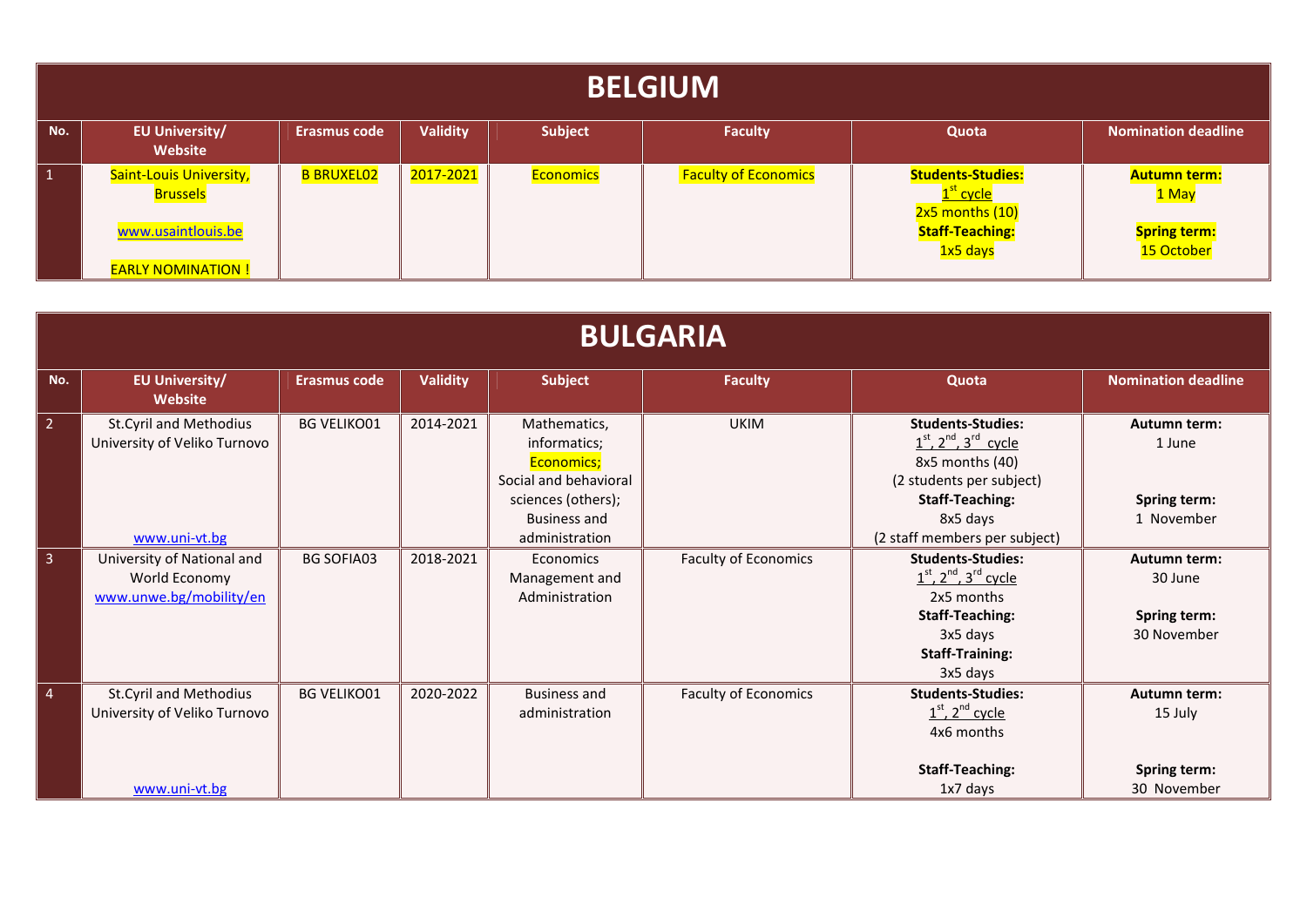|     | <b>CROATIA</b>                                                                                                           |                     |                                   |                                                                                                                                                                             |                                                                                                                                       |                                                                                                                                                                                                                                                                                                                                                                                                           |                                                                                      |  |  |  |  |
|-----|--------------------------------------------------------------------------------------------------------------------------|---------------------|-----------------------------------|-----------------------------------------------------------------------------------------------------------------------------------------------------------------------------|---------------------------------------------------------------------------------------------------------------------------------------|-----------------------------------------------------------------------------------------------------------------------------------------------------------------------------------------------------------------------------------------------------------------------------------------------------------------------------------------------------------------------------------------------------------|--------------------------------------------------------------------------------------|--|--|--|--|
| No. | <b>EU University/</b><br>Website                                                                                         | <b>Erasmus code</b> | <b>Validity</b>                   | <b>Subject</b>                                                                                                                                                              | <b>Faculty</b>                                                                                                                        | Quota                                                                                                                                                                                                                                                                                                                                                                                                     | <b>Nomination deadline</b>                                                           |  |  |  |  |
| 5   | Sveučilište u Zagrebu-<br>University of Zagreb<br>www.unizg.hr                                                           | HR ZAGREB01         | 2014-2018<br>2018-2021<br>обновен | <b>Business and</b><br>administration;<br>Economics                                                                                                                         | <b>Faculty of Economics</b>                                                                                                           | <b>Students-Studies:</b><br>$1st$ , $2nd$ cycle<br>4x5 months (20)<br><b>Staff-Teaching:</b><br>2x5 days<br><b>Staff-Training:</b><br>2x5 days                                                                                                                                                                                                                                                            | Autumn term:<br>1 May<br>Spring term:<br>1 November                                  |  |  |  |  |
| 23  | University of Split<br>www.unist.hr                                                                                      | HR SPLIT01          | 2014-2021                         | Engineering,<br>manufacturing and<br>construction<br>(Mech. Eng.);<br>Environment,<br>mathematics and<br>statistics;<br><b>Business and</b><br>administration,<br>economics | <b>Faculty of Mechanical</b><br>Engineering;<br><b>Faculty of Economics;</b><br><b>Faculty of Computer Science</b><br>and Engineering | <b>Students-Studies:</b><br>$1st$ , $2nd$ , $3rd$ cycle-<br>for the first subject<br>$1st$ , $2nd$ cycle -<br>for the remaining 3<br>4x6 months (24)<br>(2 students per the first 2<br>subjects)<br>3x5 months (15)<br>(for the third subject)<br><b>Staff-Teaching:</b><br>3x5 days<br>(1 staff member per subject)<br><b>Staff-Training:</b><br>1x5 days<br>(Business and administration,<br>Economics) | <b>APPLICATION DEADLINE</b><br>Autumn term:<br>15 May<br>Spring term:<br>15 November |  |  |  |  |
| 33  | Sveučilište u Zagrebu-<br>University of Zagreb<br>Faculty of Organizationa and<br>Informatics - Varazdin<br>www.unizg.hr | HR ZAGREB01         | 2018/19-<br>2020/21               | <b>Business and</b><br>administration                                                                                                                                       | <b>Faculty of Economics</b>                                                                                                           | <b>Students-Studies:</b><br>$1st$ , $2nd$ cycle<br>2x5 months (10)<br><b>Staff-Teaching:</b><br>2x5 days                                                                                                                                                                                                                                                                                                  | Autumn term:<br>1 May<br>Spring term:<br>1 November                                  |  |  |  |  |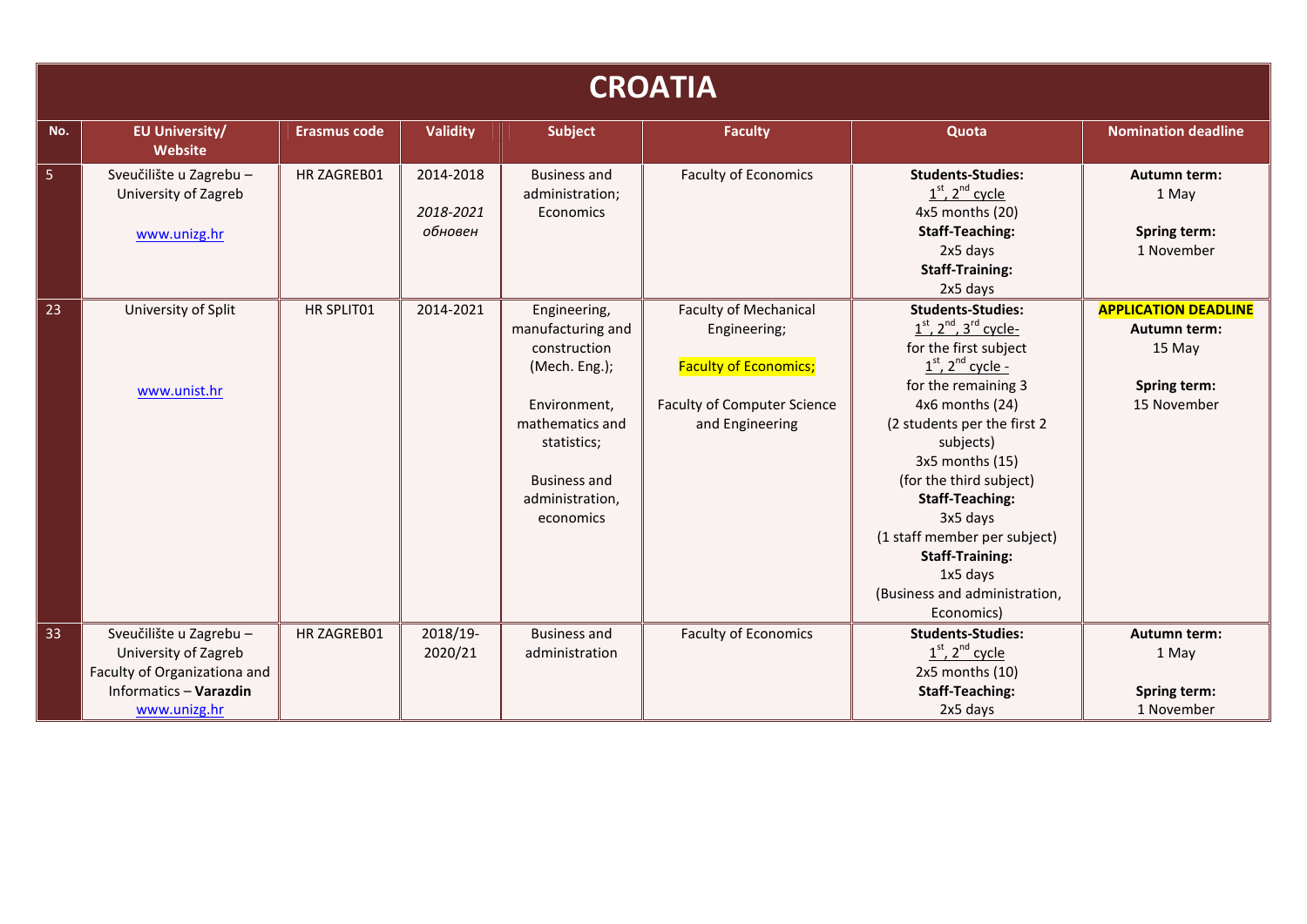|                | <b>CZECH REPUBLIC</b>                               |                     |                 |                                                     |                             |                                                                                                              |                                                                    |  |  |  |  |
|----------------|-----------------------------------------------------|---------------------|-----------------|-----------------------------------------------------|-----------------------------|--------------------------------------------------------------------------------------------------------------|--------------------------------------------------------------------|--|--|--|--|
| No.            | <b>EU University/</b><br>Website                    | <b>Erasmus code</b> | <b>Validity</b> | <b>Subject</b>                                      | <b>Faculty</b>              | Quota                                                                                                        | <b>Nomination deadline</b>                                         |  |  |  |  |
| 2 <sup>7</sup> | Charles University in Prague<br>www.cuni.cz         | <b>CZ PRAHA07</b>   | 2014-2021       | Social sciences                                     | <b>UKIM</b>                 | <b>Students-Studies:</b><br>$1st$ , $2nd$ , $3rd$ cycle<br>2/10<br><b>Staff-Teaching:</b><br>1x5 days        | Autumn term:<br>15 June<br>Spring term:<br>31 October              |  |  |  |  |
| 11             | <b>Masaryk University in Brno</b><br>www.muni.cz/en | <b>CZ BRNO05</b>    | 2020-2021       | Economics,<br><b>Business and</b><br>administration | <b>Faculty of Economics</b> | <b>Students-Studies:</b><br>$1st$ , $2nd$ cycle<br>$2x5$ months $(10)$<br><b>Staff-Teaching:</b><br>1x5 days | <b>Autumn term:</b><br>15 May<br><b>Spring term:</b><br>15 October |  |  |  |  |

|     | <b>ESTONIA</b>                   |                     |                 |                                                     |                             |                                                                                                            |                                                        |  |  |  |  |
|-----|----------------------------------|---------------------|-----------------|-----------------------------------------------------|-----------------------------|------------------------------------------------------------------------------------------------------------|--------------------------------------------------------|--|--|--|--|
| No. | <b>EU University/</b><br>Website | <b>Erasmus code</b> | <b>Validity</b> | <b>Subject</b>                                      | <b>Faculty</b>              | Quota                                                                                                      | <b>Nomination deadline</b>                             |  |  |  |  |
| 5   | <b>University of Tartu</b>       | <b>EE TARTU02</b>   | 2019-2021       | Economics;<br><b>Business and</b><br>Administration | <b>Faculty of Economics</b> | <b>Students-Studies:</b><br>$1st$ , 2 <sup>nd</sup> cycle<br>$2x5$ months $(10)$<br><b>Staff-Teaching:</b> | <b>Autumn term:</b><br>31 March<br><b>Spring term:</b> |  |  |  |  |
|     | www.ut.ee                        |                     |                 |                                                     |                             | 2 teaching staff x7 days (14 days)                                                                         | 15 October                                             |  |  |  |  |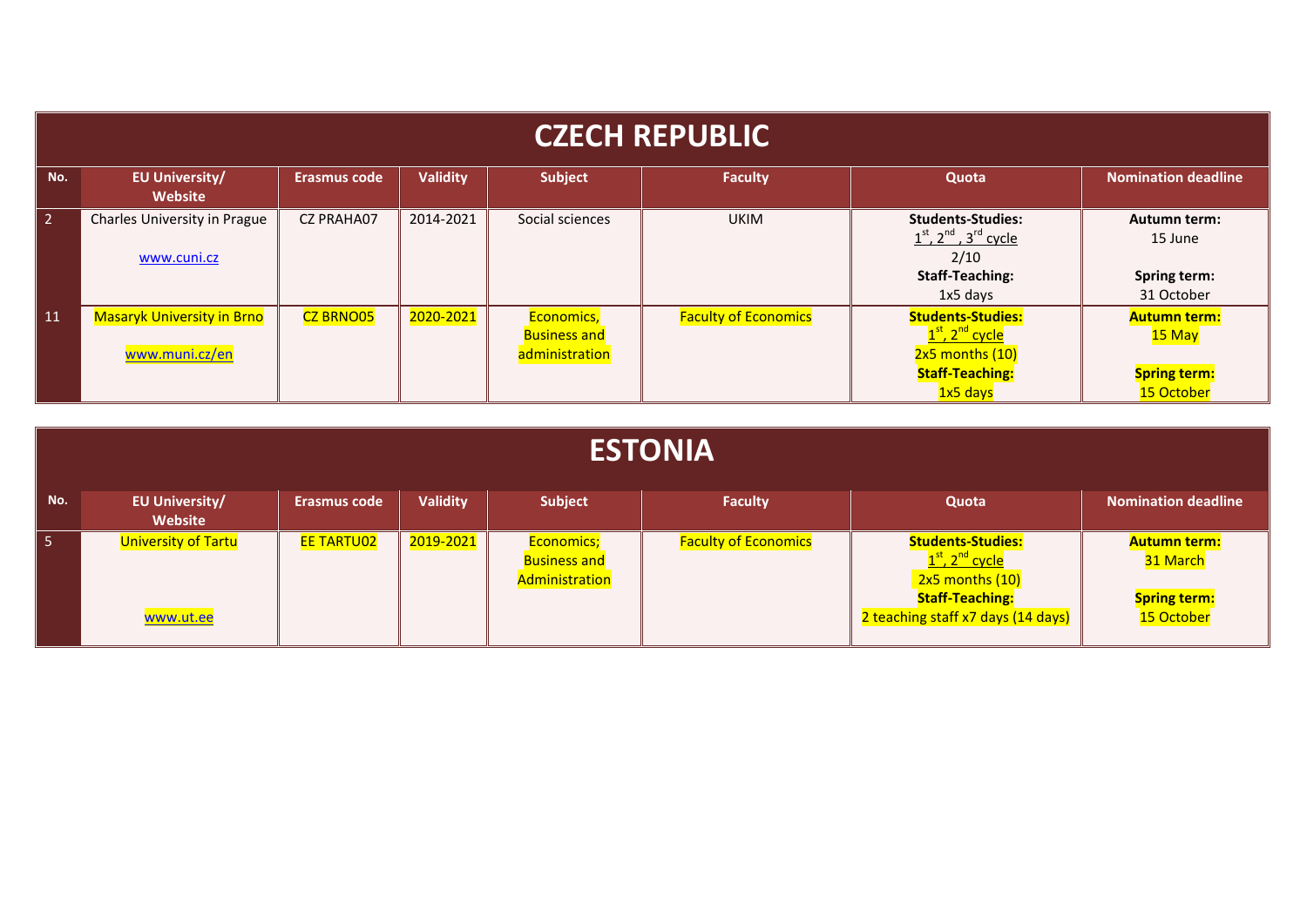|     | <b>FRANCE</b>                                                                                                                                                                                                                |                     |                 |                                                                          |                             |                                                                                                                                                                                                                                                               |                                                                               |  |  |  |  |
|-----|------------------------------------------------------------------------------------------------------------------------------------------------------------------------------------------------------------------------------|---------------------|-----------------|--------------------------------------------------------------------------|-----------------------------|---------------------------------------------------------------------------------------------------------------------------------------------------------------------------------------------------------------------------------------------------------------|-------------------------------------------------------------------------------|--|--|--|--|
| No. | <b>EU University/</b><br><b>Website</b>                                                                                                                                                                                      | <b>Erasmus code</b> | <b>Validity</b> | <b>Subject</b>                                                           | <b>Faculty</b>              | Quota                                                                                                                                                                                                                                                         | <b>Nomination deadline</b>                                                    |  |  |  |  |
| 16  | Universitè de Nantes<br>https://english.univ-<br>nantes.fr/international-<br>students-study-in-nantes-<br>643055.kjsp?RH=130556015<br>6696                                                                                   | F NANTES01          | 2019-2021       | Economics, business<br>and administration;<br>Accounting and<br>auditing | <b>Faculty of Economics</b> | <b>Students-Studies:</b><br>$1st$ , $2nd$ cycle<br>2 x 10 months (20 months)<br><b>Staff-Teaching:</b><br>1x1 week<br><b>Staff-Training:</b><br>1x1 week                                                                                                      | Autumn term:<br>30 April<br>Spring term:<br>15 November                       |  |  |  |  |
| 17  | Université Côte d'Azur<br><b>UCA</b><br><b>ISEM, Institut Supérieur</b><br>d'Economie & Management,<br><b>Campus Saint Jean d'Angely</b><br>http://univ-<br>-cotedazur.fr/en#.XZ7tcn<br>kUdL<br>http://unice.fr/en/internati | F NICE41            | 2019-2021       | <b>Economics;</b><br><b>Business and</b><br>administration               | <b>UKIM</b>                 | <b>Students-Studies:</b><br>$2nd$ , $3rd$ cycle<br>x 10 months<br>(1 student per subject)<br><b>Staff-Teaching:</b><br>1x1 week (8 hours)<br>(1 staff mobility per subject)<br><b>Staff-Training:</b><br>1x1 week (8 hours)<br>(1 staff mobility per subject) | <b>Autumn term:</b><br><b>15 April</b><br><b>Spring term:</b><br>30 September |  |  |  |  |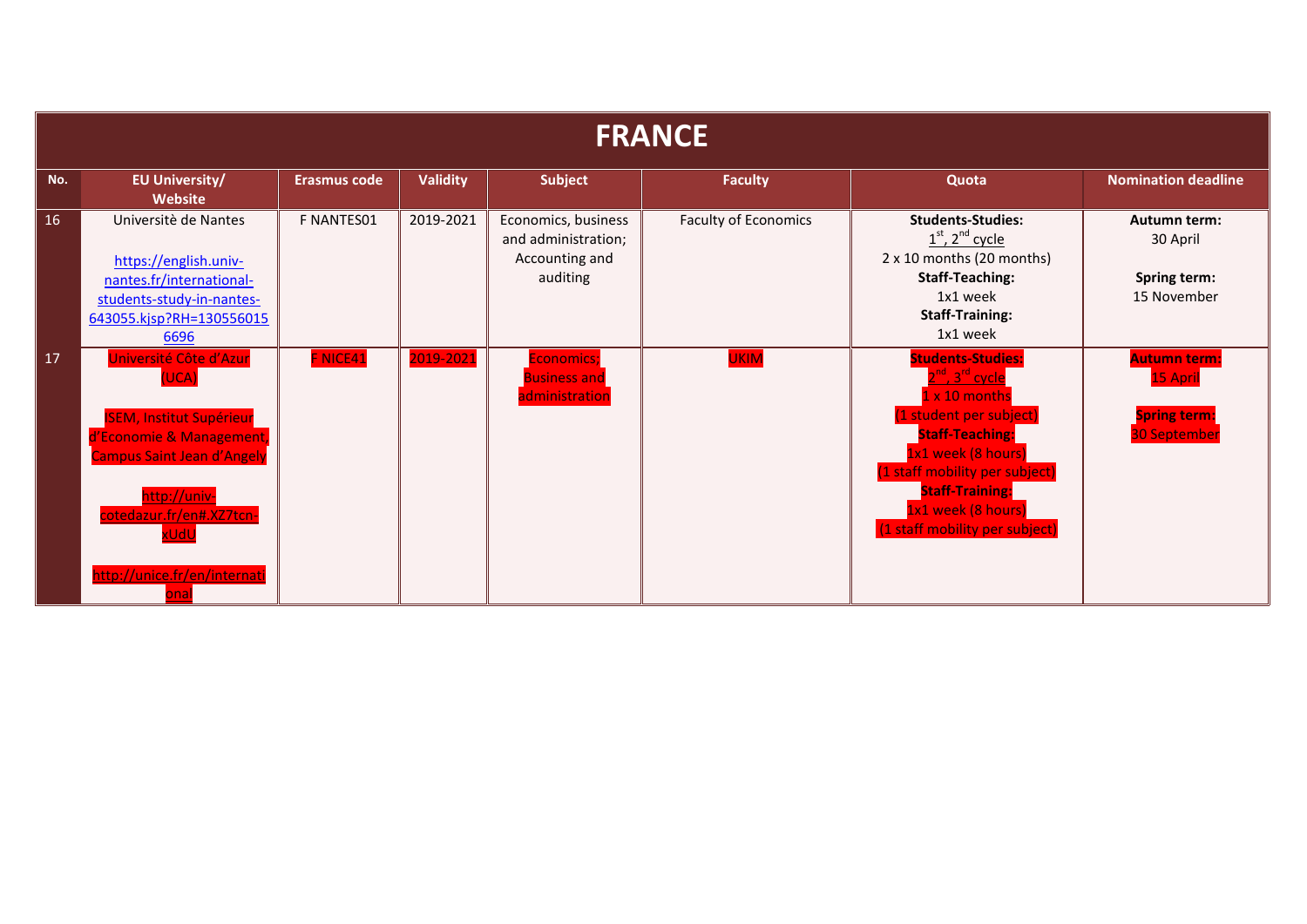|     | <b>GERMANY</b>                                 |                     |                 |                                                         |                |                                                                                                         |                             |  |  |  |  |
|-----|------------------------------------------------|---------------------|-----------------|---------------------------------------------------------|----------------|---------------------------------------------------------------------------------------------------------|-----------------------------|--|--|--|--|
| No. | <b>EU University/</b><br>Website               | <b>Erasmus code</b> | <b>Validity</b> | <b>Subject</b>                                          | <b>Faculty</b> | Quota                                                                                                   | <b>Nomination deadline</b>  |  |  |  |  |
| 19  | University of Vechta<br>www.uni-vechta.de/home | D VECHTA02          | 2019-2021       | <b>Business</b><br>administration;<br><b>Management</b> | <b>UKIM</b>    | <b>Students-Studies:</b><br>$1st$ , $2nd$ , $3rd$ cycle<br>2x5 months                                   | Autumn term:<br>15 July     |  |  |  |  |
|     | www.uni-<br>vechta.de/internationales          |                     |                 |                                                         |                | <b>Staff-Teaching:</b><br>2x7 days<br>2 staff members per subject<br><b>Staff-Training:</b><br>1x5 days | Spring term:<br>15 December |  |  |  |  |

|                | <b>GREECE</b>                        |              |                 |                                                    |                |                                                                            |                             |  |  |  |  |
|----------------|--------------------------------------|--------------|-----------------|----------------------------------------------------|----------------|----------------------------------------------------------------------------|-----------------------------|--|--|--|--|
| No.            | <b>EU University/</b><br>Website     | Erasmus code | <b>Validity</b> | <b>Subject</b>                                     | <b>Faculty</b> | Quota                                                                      | <b>Nomination deadline</b>  |  |  |  |  |
| $\overline{2}$ | Agricultural University of<br>Athens | G ATHINE03   | 2018-2021       | Agriculture,<br>Economics,<br><b>Marketing and</b> | <b>UKIM</b>    | <b>Students-Studies:</b><br>$1st$ , $2nd$ , $3rd$ cycle<br>3x6 months (18) | Autumn term:<br>25 June     |  |  |  |  |
|                | www.european.aua.gr                  |              |                 | advertising                                        |                | <b>Staff-Teaching:</b><br>2x5 days<br><b>Staff-Training:</b><br>2x5 days   | Spring term:<br>25 November |  |  |  |  |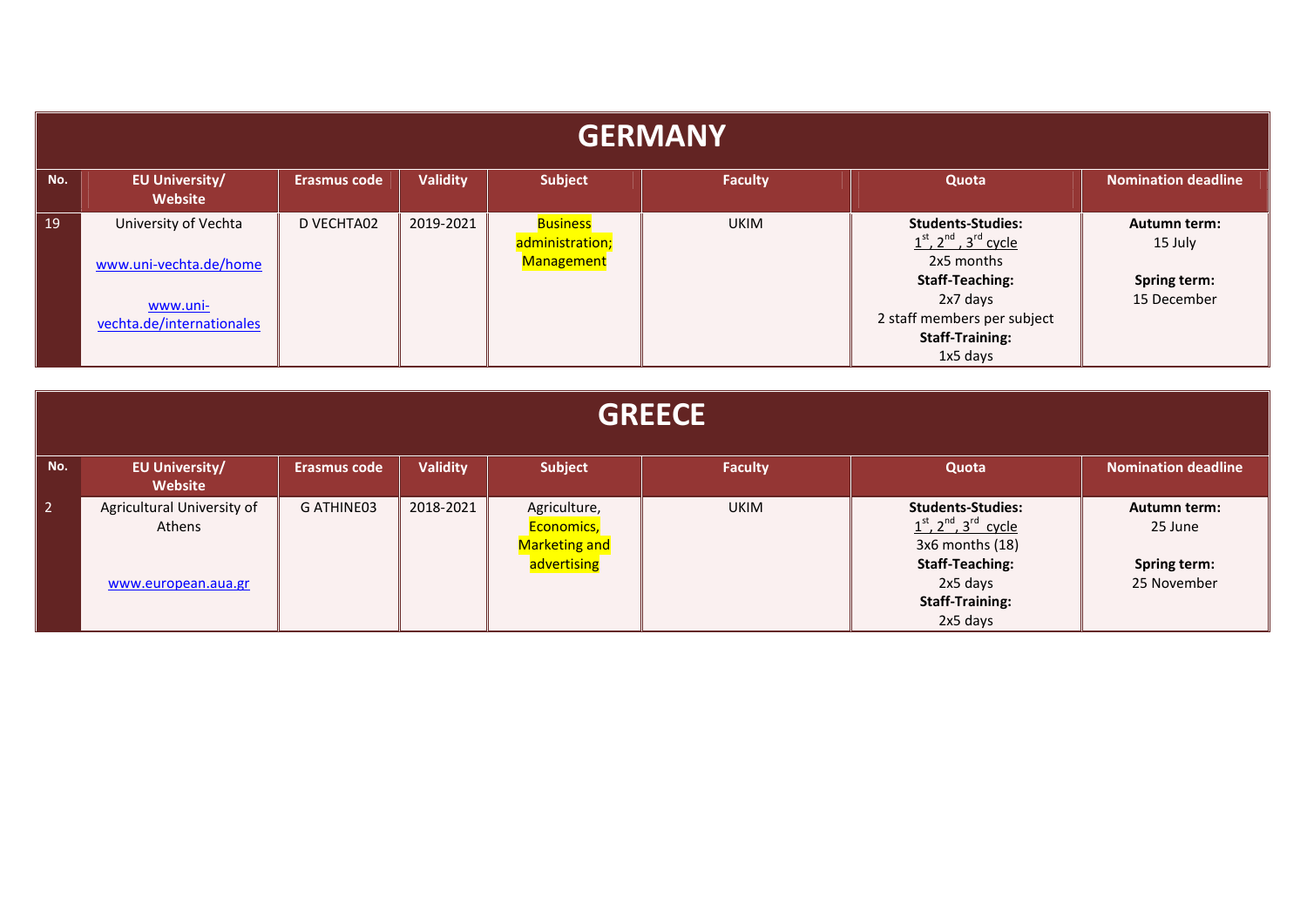|                | <b>ITALY</b>                                        |                     |                 |                                                                                                      |                |                                                                                                                           |                                                               |  |  |  |  |
|----------------|-----------------------------------------------------|---------------------|-----------------|------------------------------------------------------------------------------------------------------|----------------|---------------------------------------------------------------------------------------------------------------------------|---------------------------------------------------------------|--|--|--|--|
| No.            | <b>EU University/</b><br>Website                    | <b>Erasmus code</b> | <b>Validity</b> | Subject                                                                                              | <b>Faculty</b> | Quota                                                                                                                     | Nomination deadline                                           |  |  |  |  |
| 6 <sup>1</sup> | Università degli Studi di<br>Foggia<br>www.unifg.it | I FOGGIA03          | 2014-2021       | Education;<br>Social sciences,<br>Business and law;<br>agriculture                                   | <b>UKIM</b>    | <b>Students-Studies:</b><br>Cycle /<br>9x10 months (90)<br>(3 students per subject)<br><b>Staff-Teaching:</b><br>1x5 days | Autumn term:<br>30 June<br>Spring term:<br>30 November        |  |  |  |  |
| 8              | Università degli Studi di<br>Teramo<br>www.unite.it | I TERAMO01          | 2014-2021       | Law;<br>Agricultural sciences;<br>Food science and<br>technology;<br>Veterinary;<br><b>Economics</b> | <b>UKIM</b>    | <b>Students-Studies:</b><br>$1st$ , $2nd$ , $3rd$ cycle<br>3x10 months (30)<br><b>Staff-Teaching:</b><br>2x5 days         | <b>Autumn term:</b><br>15 July<br>Spring term:<br>15 November |  |  |  |  |

|       | <b>LITHUANIA</b>                                          |              |                 |                                                                                     |                |                                                                                                                                                         |                                                                                   |  |  |  |  |
|-------|-----------------------------------------------------------|--------------|-----------------|-------------------------------------------------------------------------------------|----------------|---------------------------------------------------------------------------------------------------------------------------------------------------------|-----------------------------------------------------------------------------------|--|--|--|--|
| No.   | <b>EU University/</b><br>Website                          | Erasmus code | <b>Validity</b> | Subject                                                                             | <b>Faculty</b> | Quota                                                                                                                                                   | <b>Nomination deadline</b>                                                        |  |  |  |  |
| $3 -$ | Aleksandras Stulginskis<br>University (ASU)<br>www.asu.lt | LT KAUNAS05  | 2015-2021       | Buisness;<br>Administration and<br>law, Engineering;<br>Agriculture and<br>Forestry | <b>UKIM</b>    | <b>Students-Studies:</b><br>$1st$ , $2nd$ , $3rd$ cycle<br>2x10 months (20)<br><b>Staff-Teaching:</b><br>2x5 days<br><b>Staff-Training:</b><br>1x5 days | Nomination (application)<br>Autumn term:<br>30 June<br>Spring term:<br>31 October |  |  |  |  |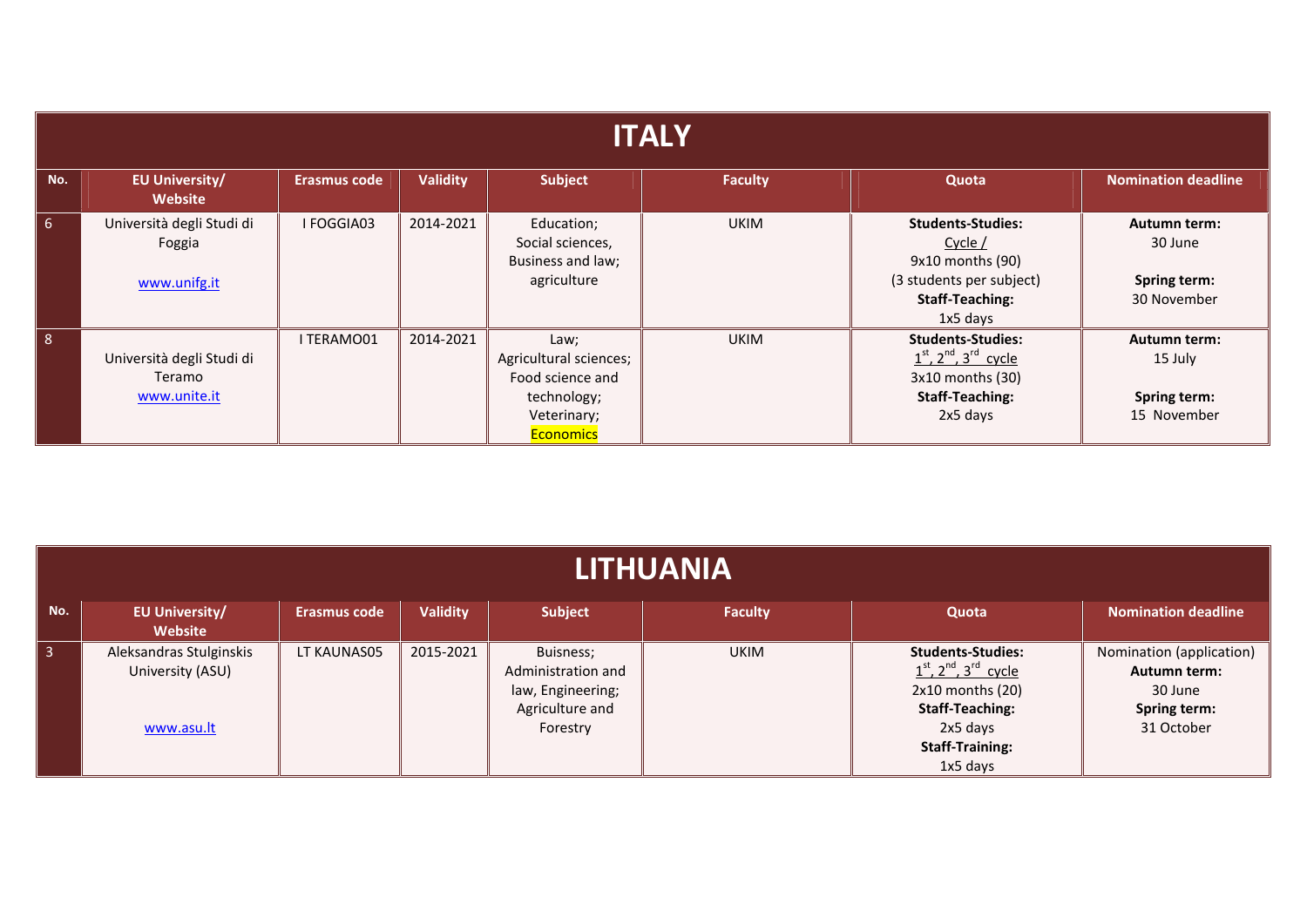| <b>Vytautas Magnus University</b> | LT KAUNAS01 | 2018-2021 | Economics:       | <b>Faculty of Economics</b> | <b>Students-Studies:</b>     | <b>Autumn term:</b> |
|-----------------------------------|-------------|-----------|------------------|-----------------------------|------------------------------|---------------------|
|                                   |             |           | Finance;         |                             | $1st$ , $2nd$ , $3rd$ cycle  | 1 June              |
| www.vdu.lt                        |             |           | Management;      |                             | 8x5 months (40)              | Spring term:        |
|                                   |             |           | <b>Marketing</b> |                             | 2 students per subject field | 15 November         |
|                                   |             |           |                  |                             | <b>Staff-Teaching:</b>       |                     |
|                                   |             |           |                  |                             | 8x5 days                     |                     |

|                 | <b>LATVIA</b>                                                                                                                                                                                                            |                     |           |                                                                                                                      |                |                                                                                                                                                                                            |                                                                    |  |  |  |  |
|-----------------|--------------------------------------------------------------------------------------------------------------------------------------------------------------------------------------------------------------------------|---------------------|-----------|----------------------------------------------------------------------------------------------------------------------|----------------|--------------------------------------------------------------------------------------------------------------------------------------------------------------------------------------------|--------------------------------------------------------------------|--|--|--|--|
| No.             | <b>EU University/</b><br>Website                                                                                                                                                                                         | <b>Erasmus code</b> | Validity  | <b>Subject</b>                                                                                                       | <b>Faculty</b> | Quota                                                                                                                                                                                      | <b>Nomination deadline</b>                                         |  |  |  |  |
| $\vert 1 \vert$ | <b>Rezekne Academy of</b><br>Technologies<br><b>Faculty of Economics and</b><br>Management<br><b>Faculty of Education,</b><br><b>Languages and Design</b><br>www.rta.lv<br>http://www.rta/lv/en/intern<br>ational office | LV REZEKNE02        | 2020-2022 | Education,<br>Languages,<br><b>Humanities</b> ,<br><b>Business and</b><br>administration,<br>Welfare,<br><b>Arts</b> | <b>UKIM</b>    | <b>Students-Studies:</b><br>$1st$ , $2nd$ , $3rd$ cycle<br>2x5 months (10) per subject<br><b>Staff-Teaching:</b><br>2x5 days per subject<br><b>Staff-Training:</b><br>2x5 days per subject | <b>Autumn term:</b><br>1 June<br><b>Spring term:</b><br>15 October |  |  |  |  |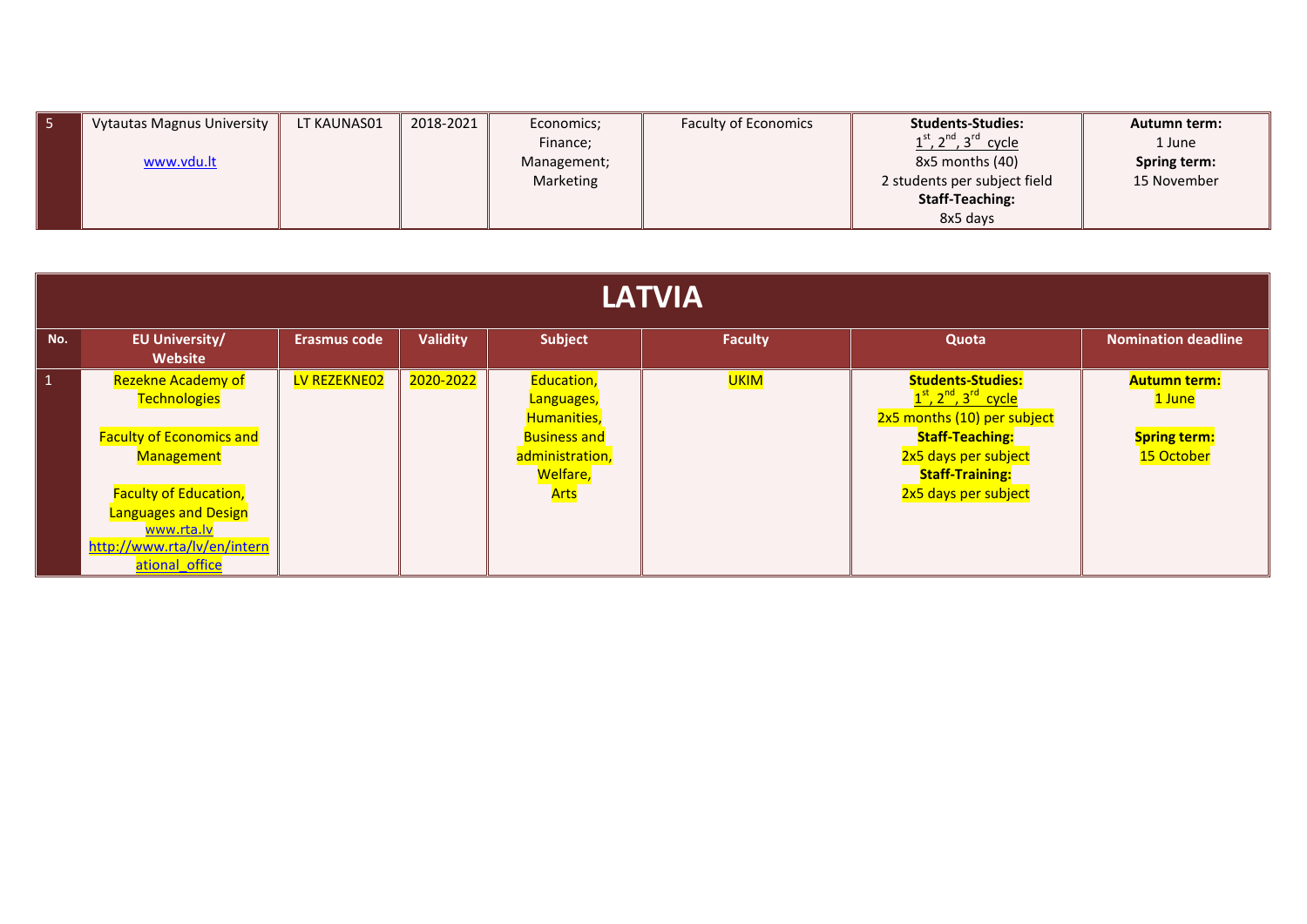|     | <b>POLAND</b>                                                                                                                                                    |                     |                 |                                                                        |                             |                                                                                                                                                                      |                                                                      |  |  |  |  |
|-----|------------------------------------------------------------------------------------------------------------------------------------------------------------------|---------------------|-----------------|------------------------------------------------------------------------|-----------------------------|----------------------------------------------------------------------------------------------------------------------------------------------------------------------|----------------------------------------------------------------------|--|--|--|--|
| No. | <b>EU University/</b><br>Website                                                                                                                                 | <b>Erasmus code</b> | <b>Validity</b> | <b>Subject</b>                                                         | <b>Faculty</b>              | Quota                                                                                                                                                                | <b>Nomination deadline</b>                                           |  |  |  |  |
| 37  | <b>Warsaw School of</b><br><b>Economics (SGH)</b><br>www.sgh.waw.pl<br><b>EARLY NOMINATION!</b>                                                                  | PL WARSZAW03        | 2018-2021       | <b>Business and</b><br>administration;<br>Economics;<br><b>Finance</b> | <b>Faculty of Economics</b> | <b>Students-Studies:</b><br>1st, 2nd cycle<br>4x5 months (20)<br><b>Staff-Teaching:</b><br>1x5 days                                                                  | <b>Autumn term:</b><br>10 April<br><b>Spring term:</b><br>10 October |  |  |  |  |
| 43  | University of Economics in<br><b>Katowice</b><br>http://www.eu.katowice.pl/<br>en.html<br><b>EARLY NOMINATION!</b>                                               | PL KATOWIC02        | 2018-2021       | <b>Business and</b><br>Administration,<br>Economics                    | <b>Faculty of Economics</b> | <b>Students-Studies:</b><br>1 <sup>st</sup> , 2 <sup>nd</sup> cycle<br>2x5 months (10)<br><b>Staff-Teaching:</b><br>2x5 days                                         | <b>Autumn term:</b><br>1 June<br><b>Spring term:</b><br>12 October   |  |  |  |  |
| 55  | <b>West Pomeranian University</b><br>of Technology in Szczecin<br><b>Faculty of Economics</b><br>https://www.erasmusplus.z<br>ut.edu.pl/EN/eng/about-<br>us.html | PL SZCZECI02        | 2019-2021       | Economics,<br><b>Business and</b><br>Management                        | <b>UKIM</b>                 | <b>Students-Studies:</b><br>$1st$ cycle<br>2x5 months (10) (for Economics)<br>4x5 months (20) (for Business<br>and Management)<br><b>Staff-Teaching:</b><br>2x5 days | <b>Autumn term:</b><br>31 May<br>Spring term:<br>30 November         |  |  |  |  |

|     | <b>PORTUGAL</b>                   |                     |                 |                                   |                             |                                                                          |                                                             |  |  |  |  |
|-----|-----------------------------------|---------------------|-----------------|-----------------------------------|-----------------------------|--------------------------------------------------------------------------|-------------------------------------------------------------|--|--|--|--|
| No. | <b>EU University/</b><br>Website  | <b>Erasmus code</b> | <b>Validity</b> | Subject                           | <b>Faculty</b>              | Quota                                                                    | <b>Nomination deadline</b>                                  |  |  |  |  |
|     | Instituto Politecnico do<br>Porto | P PORTO05           | 2014-2021       | <b>Business</b><br>administration | <b>Faculty of Economics</b> | <b>Students-Studies:</b><br>$1st$ , $2nd$ cycle<br>4x5 months (20)<br>or | <b>Autumn term:</b><br>1 June<br>Spring term:<br>1 November |  |  |  |  |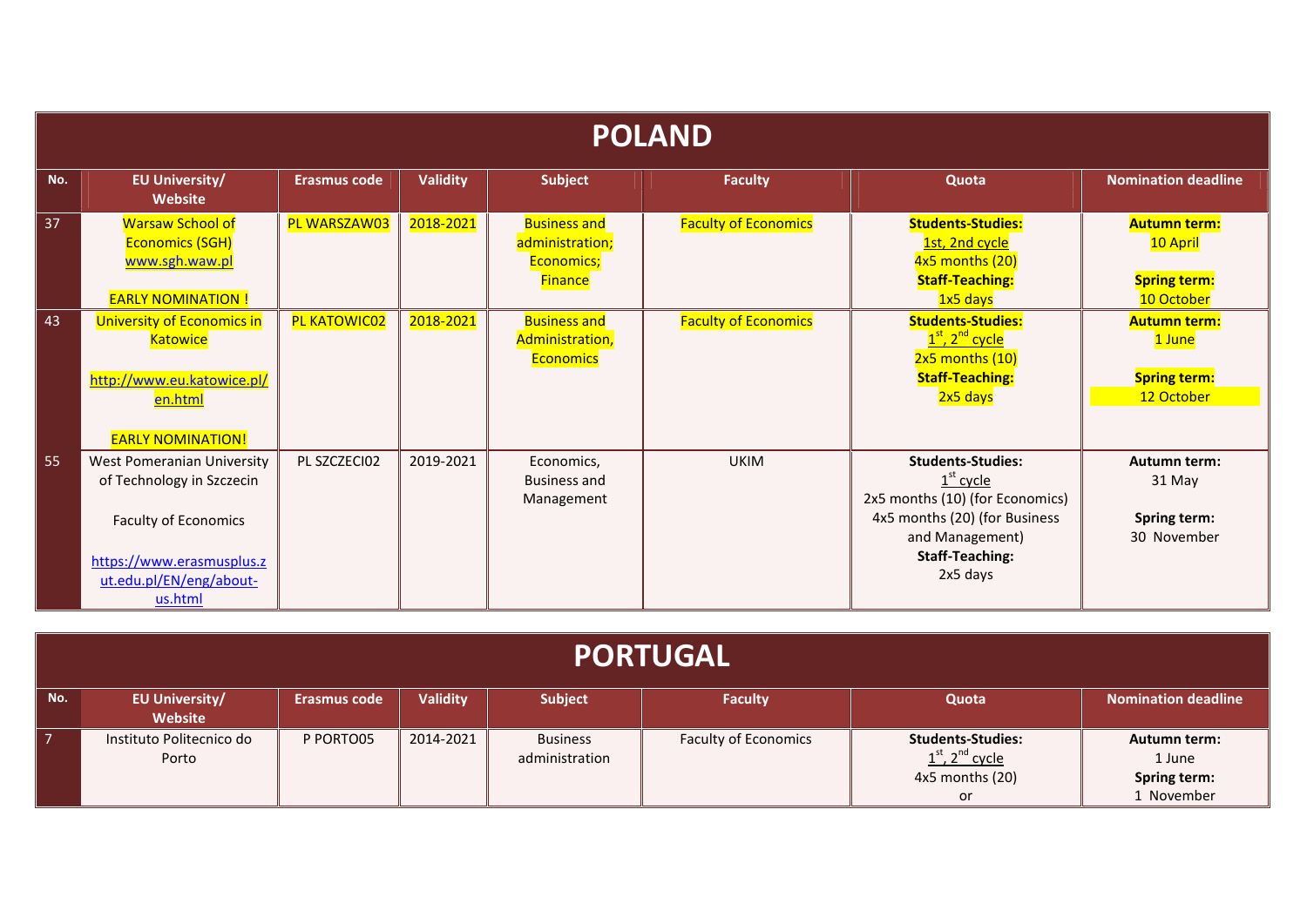|  | www.ipp.pt |  | 2x10 months (20)<br><b>Staff-Teaching:</b><br>2x5 days<br><b>Staff-Training:</b><br>2x5 days |
|--|------------|--|----------------------------------------------------------------------------------------------|
|--|------------|--|----------------------------------------------------------------------------------------------|

|                | <b>ROMANIA</b>                                               |                     |                        |                                                                                                                                                                                                                                       |             |                                                                                                                                                                                                                                                          |                                                        |  |  |  |  |  |
|----------------|--------------------------------------------------------------|---------------------|------------------------|---------------------------------------------------------------------------------------------------------------------------------------------------------------------------------------------------------------------------------------|-------------|----------------------------------------------------------------------------------------------------------------------------------------------------------------------------------------------------------------------------------------------------------|--------------------------------------------------------|--|--|--|--|--|
| No.            | <b>EU University/</b><br>Website                             | <b>Erasmus code</b> | <b>Validity</b>        | Subject                                                                                                                                                                                                                               | Faculty     | Quota                                                                                                                                                                                                                                                    | <b>Nomination deadline</b>                             |  |  |  |  |  |
| $\overline{9}$ | University of Alba Iulia<br>"1 Decembrie 1918"<br>www.uab.ro | RO ALBAIU01         | $2014/15$ -<br>2020/21 | <b>Business and</b><br>administration;<br><b>Marketing and</b><br>advertising;<br>Physical education<br>and sports;<br>Education;<br>Information and<br>communication<br>technologies;<br>Languages;<br>Electronics and<br>automation | <b>UKIM</b> | <b>Students-Studies:</b><br>$1st$ , $2nd$ cycle for all subject fields<br>1 cycle for Electronics and<br>automation<br>14x5 months (70)<br>2 students per each subject filed<br><b>Staff-Teaching:</b><br>3x5 days<br><b>Staff-Training:</b><br>2x5 days | Autumn term:<br>30 June<br>Spring term:<br>15 December |  |  |  |  |  |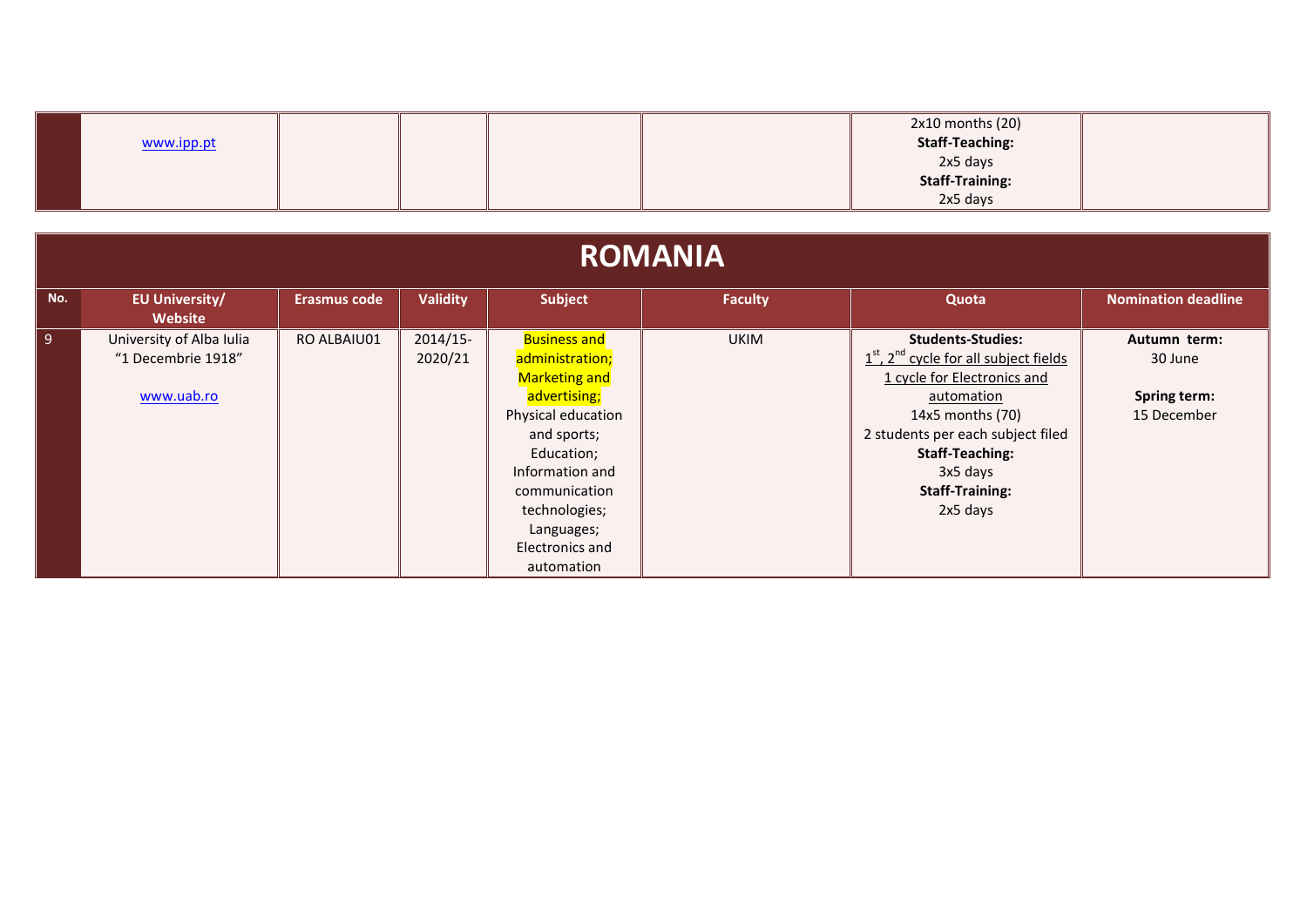|                | <b>SLOVENIA</b>                                                         |                     |                 |                                                                                                                           |                                                                            |                                                                                                                  |                                                                     |  |  |  |  |
|----------------|-------------------------------------------------------------------------|---------------------|-----------------|---------------------------------------------------------------------------------------------------------------------------|----------------------------------------------------------------------------|------------------------------------------------------------------------------------------------------------------|---------------------------------------------------------------------|--|--|--|--|
| No.            | <b>EU University/</b><br>Website                                        | <b>Erasmus code</b> | <b>Validity</b> | Subject                                                                                                                   | <b>Faculty</b>                                                             | Quota                                                                                                            | <b>Nomination deadline</b>                                          |  |  |  |  |
| 2 <sup>1</sup> | University of Ljubljana<br>www.uni-lj.si                                | SI LJUBLJA01        | 2014-2021       | <b>Business</b><br>administration;<br>Economics                                                                           | <b>Faculty of Economics</b>                                                | <b>Students-Studies:</b><br>$1st$ , $2nd$ , $3rd$ cycle<br>3x5 months (15)<br><b>Staff-Teaching:</b><br>1x5 days | <b>Autumn term:</b><br>1 May<br><b>Spring term:</b><br>1 November   |  |  |  |  |
| 32             | International School for<br>Social and Business Studies<br>www.mfdps.si | SI CELJE03          | 2017-2021       | Business and<br>administration<br>(MK SKOPJE:<br>Mathematics and<br>statistics;<br>Engineering and<br>engineering trades) | <b>Faculty of Mechanical</b><br>Engineering<br><b>Faculty of Economics</b> | <b>Students-Studies:</b><br>$1st$ , $2nd$ cycle<br>$2x5$ months $(10)$<br><b>Staff-Teaching:</b><br>2x4 days     | Winter term:<br>Not available<br><b>Spring term:</b><br>15 November |  |  |  |  |

|     | <b>THE NETHERLANDS</b>                          |              |           |                        |                             |                                                            |                             |  |  |  |  |
|-----|-------------------------------------------------|--------------|-----------|------------------------|-----------------------------|------------------------------------------------------------|-----------------------------|--|--|--|--|
| No. | <b>EU University/</b><br>Website                | Erasmus code | Validity  | Subject                | <b>Faculty</b>              | Quota                                                      | <b>Nomination deadline</b>  |  |  |  |  |
| 5.  | Fontys University of Applied<br><b>Sciences</b> | NL EINDHOV03 | 2020-2022 | Business,<br>Marketing | <b>Faculty of Economics</b> | <b>Students-Studies:</b><br>$1st$ cycle<br>4x5 months (20) | Autumn term:<br>15 May      |  |  |  |  |
|     | School of Business and<br>Communication         |              |           |                        |                             | <b>Staff-Teaching:</b><br>1x5 days                         | Spring term:<br>15 November |  |  |  |  |
|     | www.fontys.edu                                  |              |           |                        |                             |                                                            |                             |  |  |  |  |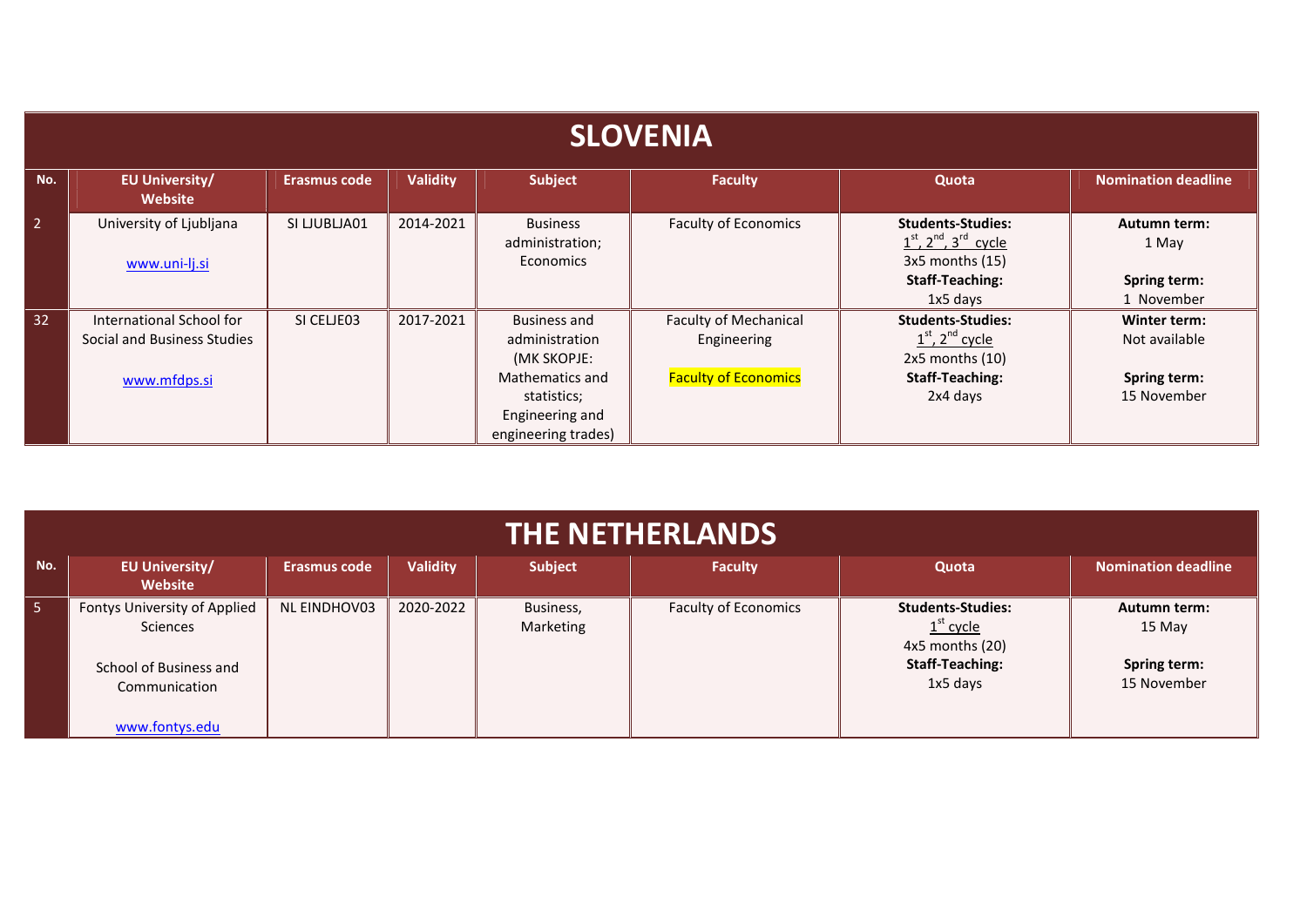|     |                                                                                                                                     |                     |                 |                                                                                                 | <b>TURKEY</b>               |                                                                                                                                                                                |                                                                                                                 |
|-----|-------------------------------------------------------------------------------------------------------------------------------------|---------------------|-----------------|-------------------------------------------------------------------------------------------------|-----------------------------|--------------------------------------------------------------------------------------------------------------------------------------------------------------------------------|-----------------------------------------------------------------------------------------------------------------|
| No. | <b>EU University/</b><br>Website                                                                                                    | <b>Erasmus code</b> | <b>Validity</b> | Subject                                                                                         | <b>Faculty</b>              | Quota                                                                                                                                                                          | <b>Nomination deadline</b>                                                                                      |
| 25  | Cankiri Karatekin University<br>https://international.karate<br>kin.edu.tr/en                                                       | TR CANKIRI01        | 2020-2027       | Economics;<br><b>Business and</b><br>Administration                                             | <b>Faculty of Economics</b> | <b>Students-Studies:</b><br>$1st$ , $2nd$ cycle<br>2x5 months<br>(per subject)<br><b>Staff-Teaching:</b><br>2x5 week<br>(per subject)                                          | <b>Autumn term:</b><br>02 May<br><b>Spring term:</b><br>30 November                                             |
| 28  | Anadolu University<br>University:<br>http://www.anadolu.edu.tr/<br>en<br>International Office:<br>http://www.uib.anadolu.ed<br>u.tr | TR ESKISEH01        | 2020-2022       | Economics;<br><b>Business and</b><br>administration                                             | <b>Faculty of Economics</b> | <b>Students-Studies:</b><br>$1st$ , $2nd$ cycle<br>2x5 months<br><b>Staff-Teaching:</b><br>1x7 days                                                                            | Autumn term:<br><b>End of August</b><br>(application)<br><b>Spring term:</b><br>End of January<br>(application) |
| 29  | Sakarya University<br>http://www.ebs.sakarya.ed<br>u.tr/?lang=en&pid=ens                                                            | TR SAKARYA01        | 2021-2024       | Management                                                                                      | <b>UKIM</b>                 | <b>Students-Studies:</b><br>$1st$ , $2nd$ , $3rd$ cycle<br>6x5 months (30)<br><b>Staff-Teaching:</b><br>2x5 days<br>1x5 days<br><b>Staff-Training:</b><br>2x5 days<br>1x5 days | Autumn term:<br>15 August<br><b>Spring term:</b><br>15 December                                                 |
| 30  | <b>Trakya University</b><br>www.trakya.edu.tr                                                                                       | TR EDIRNE01         | 2020-2022       | Medicine; Economics<br>and administrative<br>science; architecture;<br>pharmacy;<br>engineering | <b>UKIM</b>                 | <b>Students-Studies:</b><br>$1st$ , $2nd$ , $3rd$ cycle<br>6x5 months (30)<br>3x5 months (15)<br><b>Students-Traineeships:</b><br>$1^{st}$ , $2^{nd}$ , $3^{rd}$ cycle         | Autumn term:<br>15 May<br><b>Spring term:</b><br>15 November                                                    |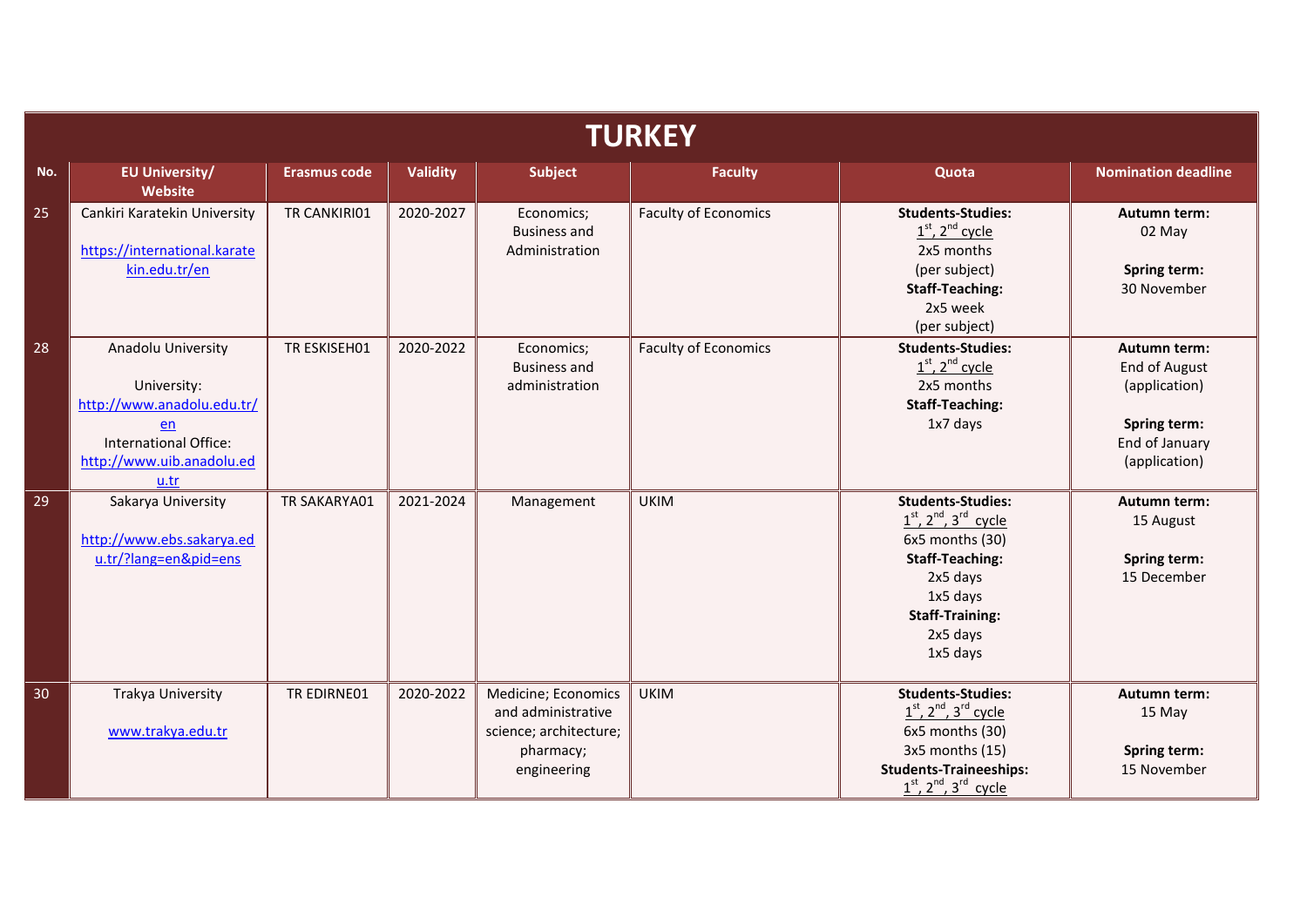|  |  |  | 3x5 months<br>Staff-Teaching:<br>2x5 days<br>Staff-Training:<br>2x5 days |  |
|--|--|--|--------------------------------------------------------------------------|--|
|  |  |  |                                                                          |  |

## **ERASMUS+ AGREEMENTS**

## **KA 107 between Programme and Partner countries**

## **BOSNIA AND HERZEGOVINA**

| No.            | <b>EU University/</b><br>Website                                            | Erasmus code      | <b>Validity</b> | <b>Subject</b>                                      | <b>Faculty</b>              | Quota                                                                  | <b>Nomination deadline</b>    |
|----------------|-----------------------------------------------------------------------------|-------------------|-----------------|-----------------------------------------------------|-----------------------------|------------------------------------------------------------------------|-------------------------------|
| 2 <sup>2</sup> | University of Banja Luka<br><b>Faculty of Economics</b><br>www.ef.unibl.org | <b>BANJA LUKA</b> | 2020-2022       | Economics;<br><b>Business and</b><br>administration | <b>Faculty of Economics</b> | <b>Students-Studies:</b><br>$1st$ , $2nd$ cycle<br>$2x5$ months $(10)$ | <b>Autumn term:</b><br>15 May |
|                |                                                                             |                   |                 |                                                     |                             | <b>Staff-Teaching:</b>                                                 | Spring term:                  |
|                |                                                                             |                   |                 |                                                     |                             | $1x7$ days                                                             | 15 November                   |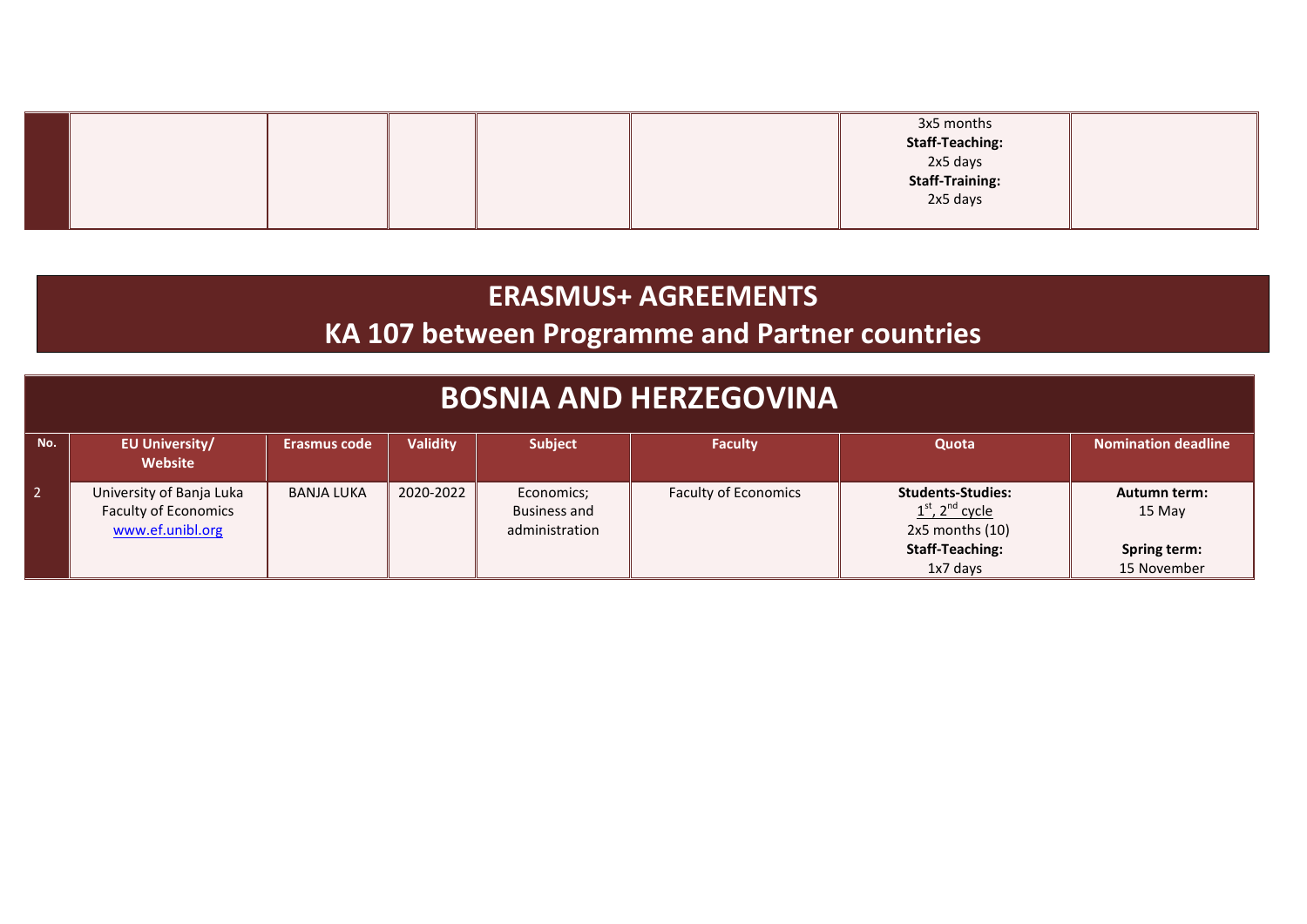|                 | <b>KYRGYZ REPUBLIC</b>                                                                          |                                 |                 |                  |                             |                                                                                                       |                                                                    |  |  |  |  |
|-----------------|-------------------------------------------------------------------------------------------------|---------------------------------|-----------------|------------------|-----------------------------|-------------------------------------------------------------------------------------------------------|--------------------------------------------------------------------|--|--|--|--|
| No.             | <b>EU University/</b><br>Website                                                                | <b>Erasmus code</b>             | <b>Validity</b> | <b>Subject</b>   | <b>Faculty</b>              | Quota                                                                                                 | <b>Nomination deadline</b>                                         |  |  |  |  |
| $\vert 1 \vert$ | <b>OSCE Academy in Bishkek</b><br>http://www.osce-<br>academy.net/en/internation<br>al/erasmus/ | <b>Bishkek</b><br>PIC 951924924 | 2020-2023       | <b>Economics</b> | <b>Faculty of Economics</b> | <b>Students-Studies:</b><br>2 <sup>nd</sup> cycle<br>1x5 months<br><b>Staff-Teaching:</b><br>1x5 days | <b>Autumn term:</b><br>1 July<br><b>Spring term:</b><br>15 October |  |  |  |  |

|                 | <b>MONTENEGRO</b>                |                     |           |                                           |                             |                                                                              |                                    |  |  |  |  |
|-----------------|----------------------------------|---------------------|-----------|-------------------------------------------|-----------------------------|------------------------------------------------------------------------------|------------------------------------|--|--|--|--|
| No.             | <b>EU University/</b><br>Website | <b>Erasmus code</b> | Validity  | <b>Subject</b>                            | <b>Faculty</b>              | Quota                                                                        | <b>Nomination deadline</b>         |  |  |  |  |
| $\vert 2 \vert$ | University of Montenegro         | <b>PODGORICA</b>    | 2020-2021 | Economics; Business<br>and administration | <b>Faculty of Economics</b> | <b>Students-Studies:</b><br>$1st$ , 2 <sup>nd</sup> cycle<br>2x5 months (10) | <b>Autumn term:</b><br>30 May      |  |  |  |  |
|                 | www.ucg.ac.me                    |                     |           |                                           |                             | <b>Staff-Teaching:</b><br>1x7 days                                           | <b>Spring term:</b><br>30 November |  |  |  |  |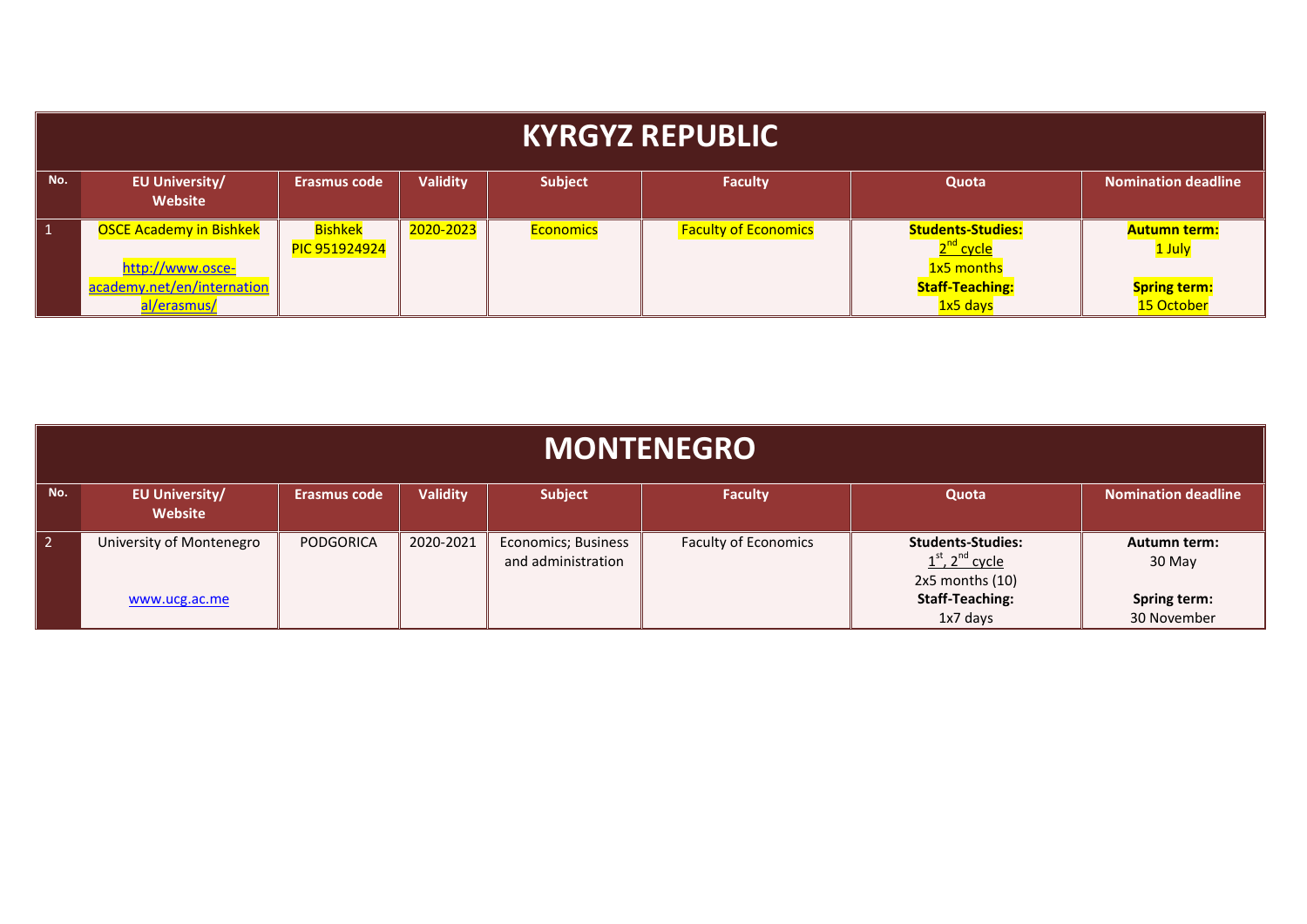|                | <b>RUSSIA</b>                                                                                                                                                                                             |                          |                 |                          |                             |                                                                                                                                        |                                                                     |  |  |  |  |  |
|----------------|-----------------------------------------------------------------------------------------------------------------------------------------------------------------------------------------------------------|--------------------------|-----------------|--------------------------|-----------------------------|----------------------------------------------------------------------------------------------------------------------------------------|---------------------------------------------------------------------|--|--|--|--|--|
| No.            | <b>EU University/</b><br>Website                                                                                                                                                                          | <b>Erasmus code</b>      | <b>Validity</b> | <b>Subject</b>           | <b>Faculty</b>              | Quota                                                                                                                                  | <b>Nomination deadline</b>                                          |  |  |  |  |  |
| 5              | North-West Institute of<br>Management, the Russian<br>Academy of National<br><b>Economy and Public</b><br><b>Administration (NWIM</b><br>RANEPA) in Saint Petersburg<br>https://spb.ranepa.ru/en<br>glish | RU 946123548             | 2020-2022       | Economics                | <b>Faculty of Economics</b> | <b>Students-Studies:</b><br>$1st$ cycle<br>5x5 months (25)<br><b>Staff-Teaching:</b><br>3x5 days<br><b>Staff-Training:</b><br>1x5 days | <b>Autumn term:</b><br>15 May<br>Spring term:<br>15 November        |  |  |  |  |  |
| 6 <sup>1</sup> | Southern Federal University<br>Rostov-on-Don<br>Russia<br>https://www.sfedu.ru/index<br>eng.php                                                                                                           | ROSTOV-ON-<br><b>DON</b> | 2020-2022       | Economics                | <b>Faculty of Economics</b> | <b>Students-Studies:</b><br>$1st$ , 2 <sup>nd</sup> cycle<br>$2x5$ months $(10)$<br><b>Staff-Teaching:</b><br>1x7 days                 | <b>Autumn term:</b><br>15 June<br>Spring term:<br>15 December       |  |  |  |  |  |
| 7 <sup>1</sup> | Financial University under<br>the Government of the<br><b>Russian Federation</b><br>www.fa.ru                                                                                                             | <b>MOSCOW</b>            | 2020-2021       | Economics:<br>Management | <b>Faculty of Economics</b> | <b>Students-Studies:</b><br>$1st$ , $2nd$ cycle<br>$2x5$ months $(10)$<br><b>Staff-Teaching:</b><br>1x5 days (per subject)             | <b>Autumn term:</b><br>15 May<br><b>Spring term:</b><br>15 November |  |  |  |  |  |